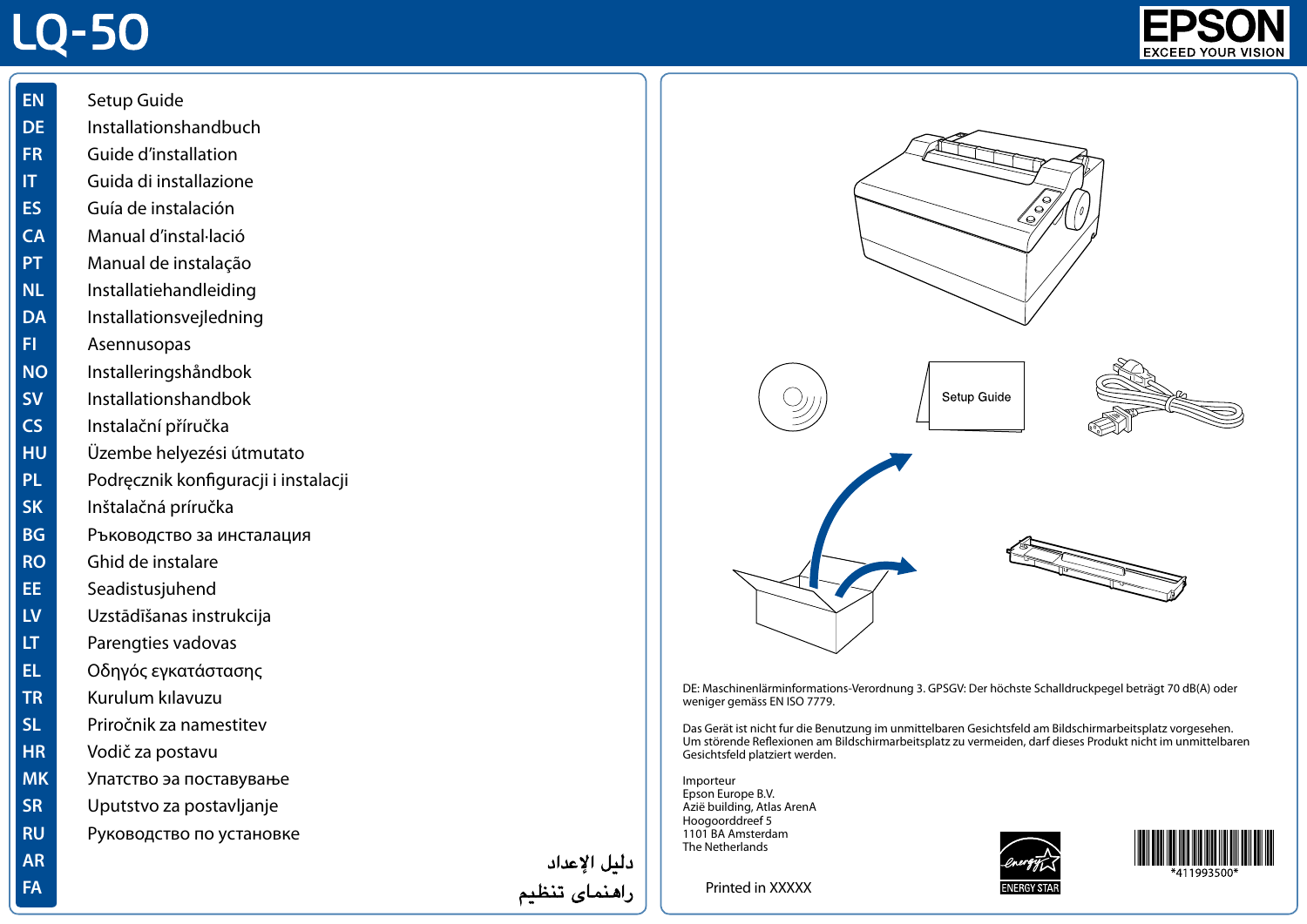| <b>EN</b> | For detailed information and safety recommendations, refer to the User's Guide.                                  |
|-----------|------------------------------------------------------------------------------------------------------------------|
| DE.       | Ausführliche Informationen und Sicherheitsempfehlungen finden Sie im Benutzerhandbuch.                           |
| FR.       | Pour plus d'informations et des recommendations concernant la sécurité, reportez-vous au Guide de l'utilisateur. |
| IT.       | Per informazioni dettagliate e suggerimenti sulla sicurezza consultare la Guida per l'utente.                    |
| ES.       | Para obtener información detallada y recomendaciones sobre seguridad consulte la Guía de usuario.                |
| <b>CA</b> | Per obtenir informació detallada consulti el Manual d'usuari.                                                    |
| PT.       | Para mais informações e recomendações sobre segurança, consulte o Manual do Utilizador.                          |
| NL.       | Raadpleeg de gebruikershandleiding voor meer informatie en veiligheidsvoorschriften.                             |
| DA        | Der findes yderligere oplysninger og anbefalinger om sikkerhed i brugervejledningen.                             |
| FL.       | Lisätietoja ja turvaohjeita on Käyttöoppaassa.                                                                   |
| <b>NO</b> | Hvis du vil ha mer detaljert informasjon og sikkerhetsanbefalinger, kan du se i brukerhåndboken.                 |
| <b>SV</b> | Detaljerad information och säkerhetsföreskrifter finns i Användarhandboken.                                      |
| CS        | Podrobné informace a bezpečnostní doporučení najdete v Uživatelské příručce.                                     |
| <b>HU</b> | Részletes információk és a biztonsággal kapcsolatos tudnivalók a használati útmutatóban találhatók.              |
| PL.       | Szczegółowe informacje oraz zalecenia dotyczące bezpieczeństwa zawiera Podręcznik użytkownika                    |
| <b>SK</b> | Podrobné informácie a bezpečnostné odporúčanie nájdete v Užívateľskej príručke.                                  |
| <b>BG</b> | Подробна информация и препоръки за безопасност ще намерите в Ръководството за потребителя.                       |
| <b>RO</b> | Pentru informații detaliate și recomandări cu privire la siguranță, consultați User's Guide.                     |
| EE.       | Lähemat teavet ja ohutusalaseid soovitusi vt kasutusjuhendist User's Guide.                                      |
| LV.       | Sīkāku informāciju un ieteikumus par drošību skat. Lietotāja rokasgrāmatā.                                       |
| LT.       | Detalesnės informacijos ir saugos patarimų ieškokite vartotojo vadove.                                           |
| EL.       | Για περισσότερες πληροφορίες και συστάσεις για την ασφάλεια, ανατρέξτε στον Οδηγό χρήσης                         |
| TR.       | Ayrıntılı bilgi ve güvenlik önerileri için lütfen Kullanım Kılavuzu'na bakın.                                    |
| SL.       | Podrobnejše informacije in varnostna priporočila najdete v uporabniškem priročniku.                              |
| <b>HR</b> | Detaljne informacije i preporuke o sigurnosti pogledajte u Korisničkom priručniku.                               |
| <b>MK</b> | За подетални информации и препораки за безбедноста видете во "Корисничкиот прирачник".                           |
| <b>SR</b> | Za detaljne informacije i mere bezbednosti pogledajte Korisničko uputstvo.                                       |
| <b>RU</b> | Для получения подробных сведений и рекомендаций по безопасности см. Руководство пользователя.                    |
| <b>AR</b> | للحصول على معلومات مفصلة وتوصيات الأمان، ارجع إلى User's Guide                                                   |
| FA        | برای اطلاعات مشروح به راهنمای مراجعه رجوع شود.                                                                   |
|           |                                                                                                                  |









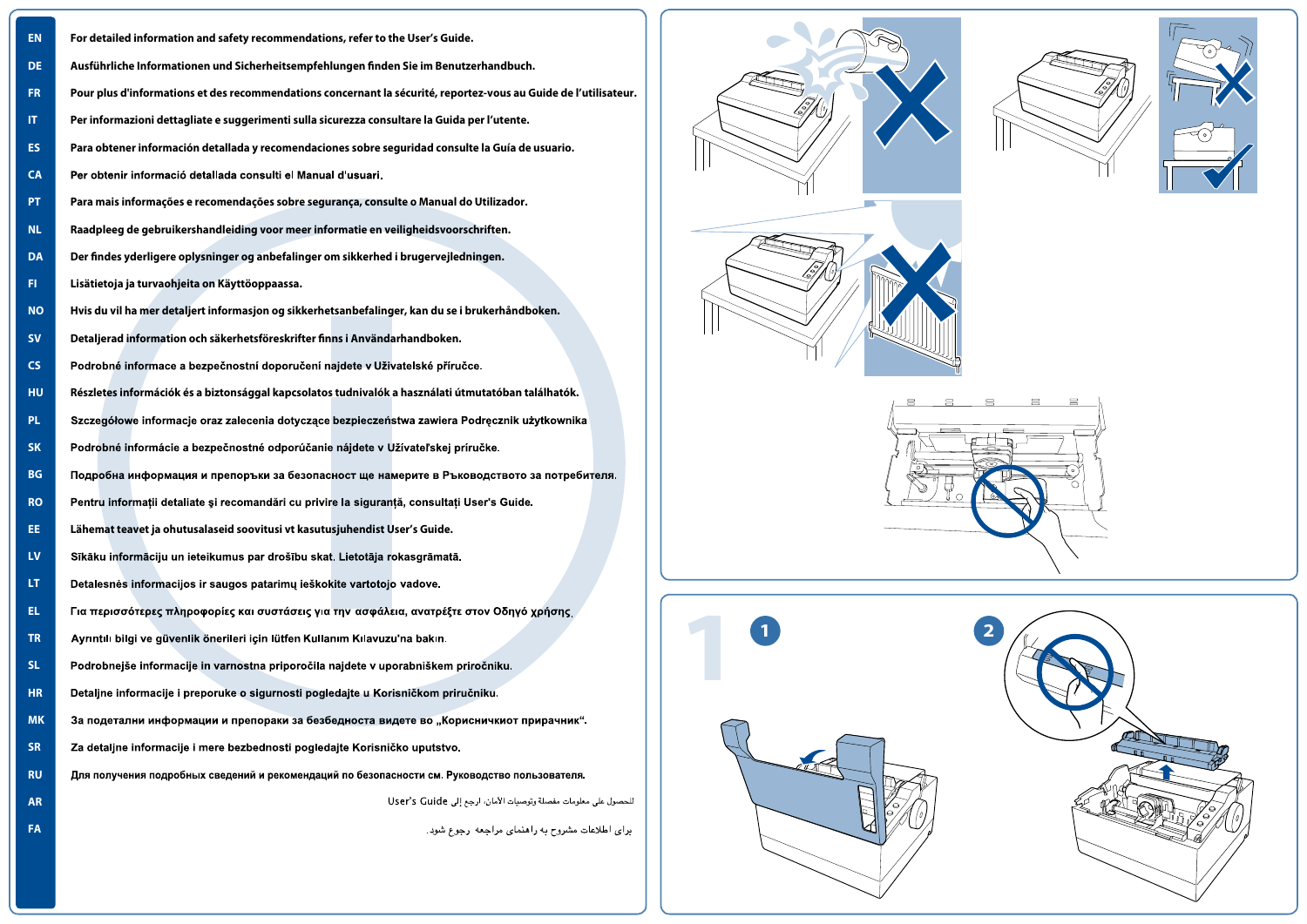